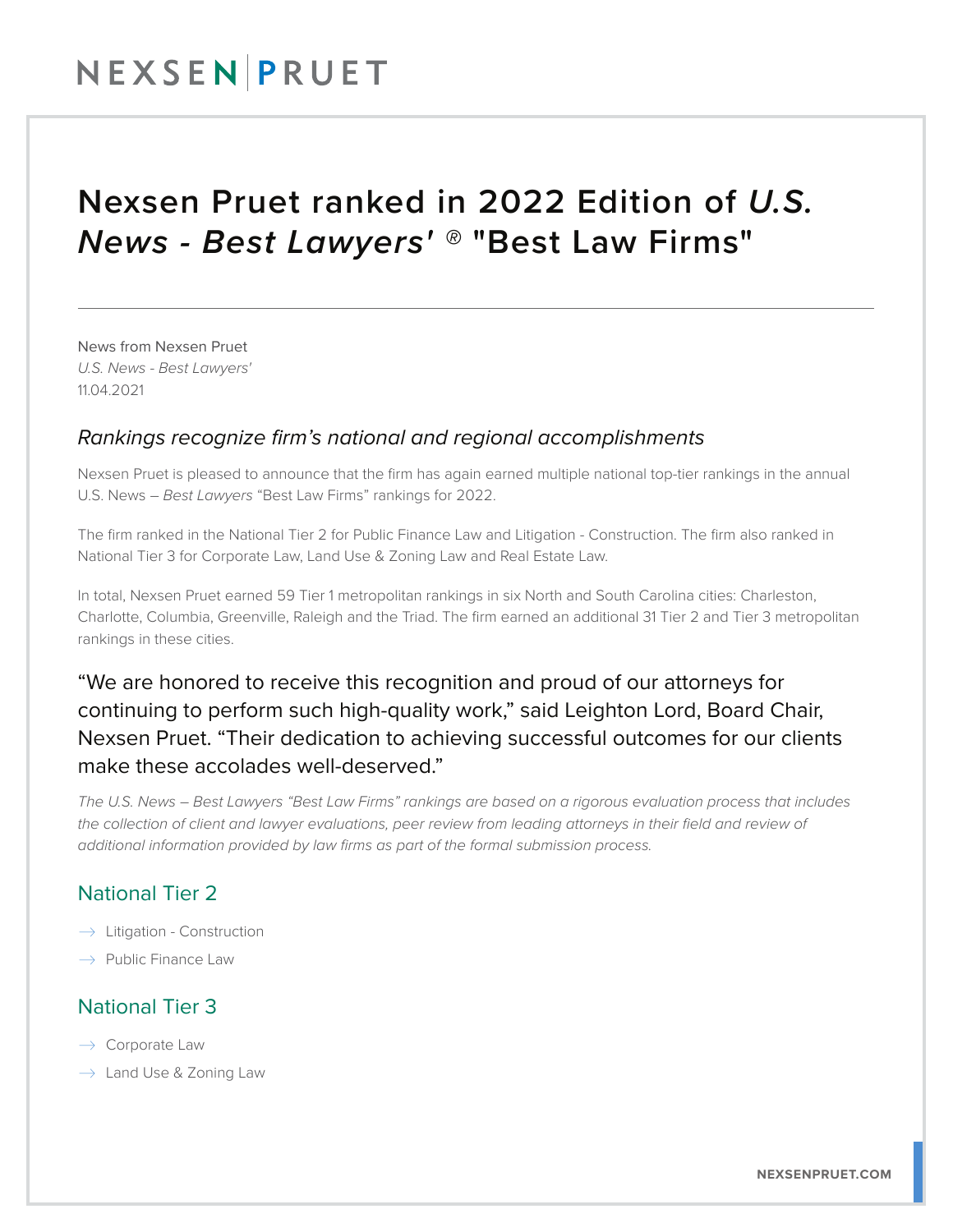$\rightarrow$  Real Estate Law

### Metropolitan Tier 1

#### **Charleston-SC**

- $\rightarrow$  Business Organizations (including LLCs and Partnerships)
- $\rightarrow$  Commercial Litigation
- $\rightarrow$  Copyright Law
- $\rightarrow$  Corporate Law
- $\rightarrow$  Employment Law Management
- $\rightarrow$  Environmental Law
- $\rightarrow$  Labor Law Management
- $\rightarrow$  Litigation Environmental
- $\rightarrow$  Litigation Insurance
- $\rightarrow$  Litigation Labor & Employment
- $\rightarrow$  Mass Tort Litigation / Class Actions Defendants
- $\rightarrow$  Real Estate Law
- $\rightarrow$  Water Law

#### **Charlotte**

- $\rightarrow$  Land Use & Zoning Law
- $\rightarrow$  Litigation Construction
- $\rightarrow$  Columbia-SC
- $\rightarrow$  Administrative / Regulatory Law
- $\rightarrow$  Banking and Finance Law
- $\rightarrow$  Bankruptcy and Creditor Debtor Rights / Insolvency and Reorganization Law
- $\rightarrow$  Commercial Litigation
- $\rightarrow$  Construction Law
- $\rightarrow$  Corporate Law
- $\rightarrow$  Employee Benefits (ERISA) Law
- $\rightarrow$  Employment Law Management
- $\rightarrow$  Environmental Law
- $\rightarrow$  Financial Services Regulation Law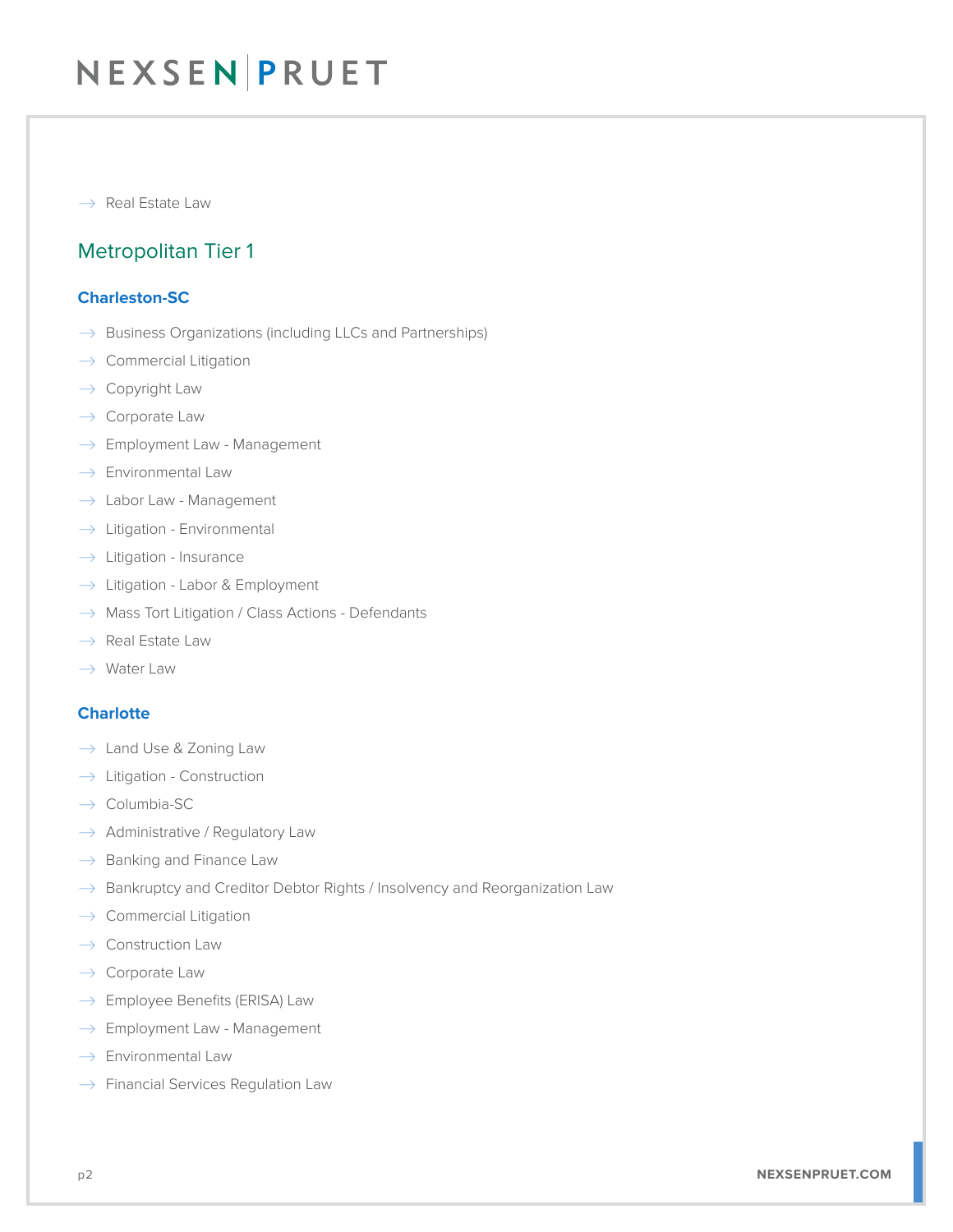- $\rightarrow$  Health Care Law
- $\rightarrow$  Labor Law Management
- $\rightarrow$  Litigation Construction
- $\rightarrow$  Litigation Environmental
- $\rightarrow$  Litigation ERISA
- $\rightarrow$  Litigation Labor & Employment
- $\rightarrow$  Litigation Trusts & Estates
- $\rightarrow$  Mediation
- $\rightarrow$  Mergers & Acquisitions Law
- $\rightarrow$  Public Finance Law
- $\rightarrow$  Real Estate Law
- $\rightarrow$  Securities / Capital Markets Law
- $\rightarrow$  Securities Regulation
- $\rightarrow$  Tax Law
- $\rightarrow$  Trusts & Estates Law

#### **Greenville**

- $\rightarrow$  Appellate Practice
- $\rightarrow$  Banking and Finance Law
- $\rightarrow$  Bet-the-Company Litigation
- $\rightarrow$  Commercial Litigation
- $\rightarrow$  Corporate Law
- $\rightarrow$  Economic Development Law
- $\rightarrow$  Real Estate Law
- $\rightarrow$  Trademark Law
- $\rightarrow$  Trusts & Estates Law

#### **Raleigh**

- $\rightarrow$  Bankruptcy and Creditor Debtor Rights / Insolvency and Reorganization Law
- $\rightarrow$  Copyright Law
- $\rightarrow$  Real Estate Law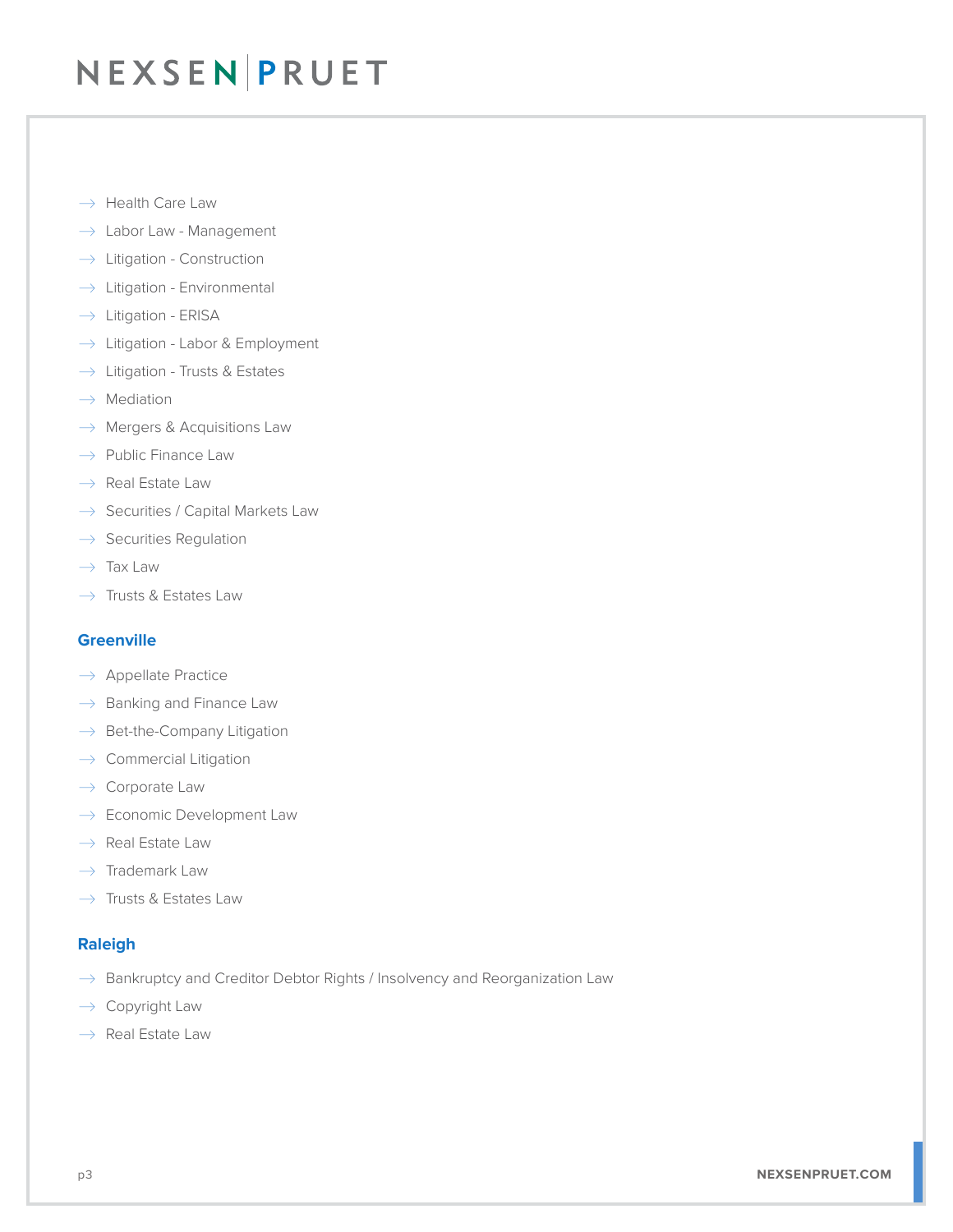#### **Triad**

- $\rightarrow$  Bankruptcy and Creditor Debtor Rights / Insolvency and Reorganization Law
- $\rightarrow$  Construction Law
- $\rightarrow$  Corporate Law
- $\rightarrow$  Eminent Domain and Condemnation Law
- $\rightarrow$  Litigation Construction
- $\rightarrow$  Litigation Real Estate
- $\rightarrow$  Real Estate Law

### Metropolitan Tier 2

#### **Charleston-SC**

- $\rightarrow$  Bet-the-Company Litigation
- $\rightarrow$  Litigation Real Estate
- $\rightarrow$  Product Liability Litigation Defendants
- $\rightarrow$  Trademark Law

#### **Charlotte**

- $\rightarrow$  Commercial Litigation
- $\rightarrow$  Corporate Law
- $\rightarrow$  Public Finance Law
- $\rightarrow$  Real Estate Law

#### **Columbia-SC**

- $\rightarrow$  Family Law
- $\rightarrow$  Mortgage Banking Foreclosure Law
- $\rightarrow$  Patent Law

#### **Greenville**

- $\rightarrow$  Copyright Law
- $\rightarrow$  Criminal Defense: White-Collar
- $\rightarrow$  Employment Law Management
- $\rightarrow$  Litigation Intellectual Property